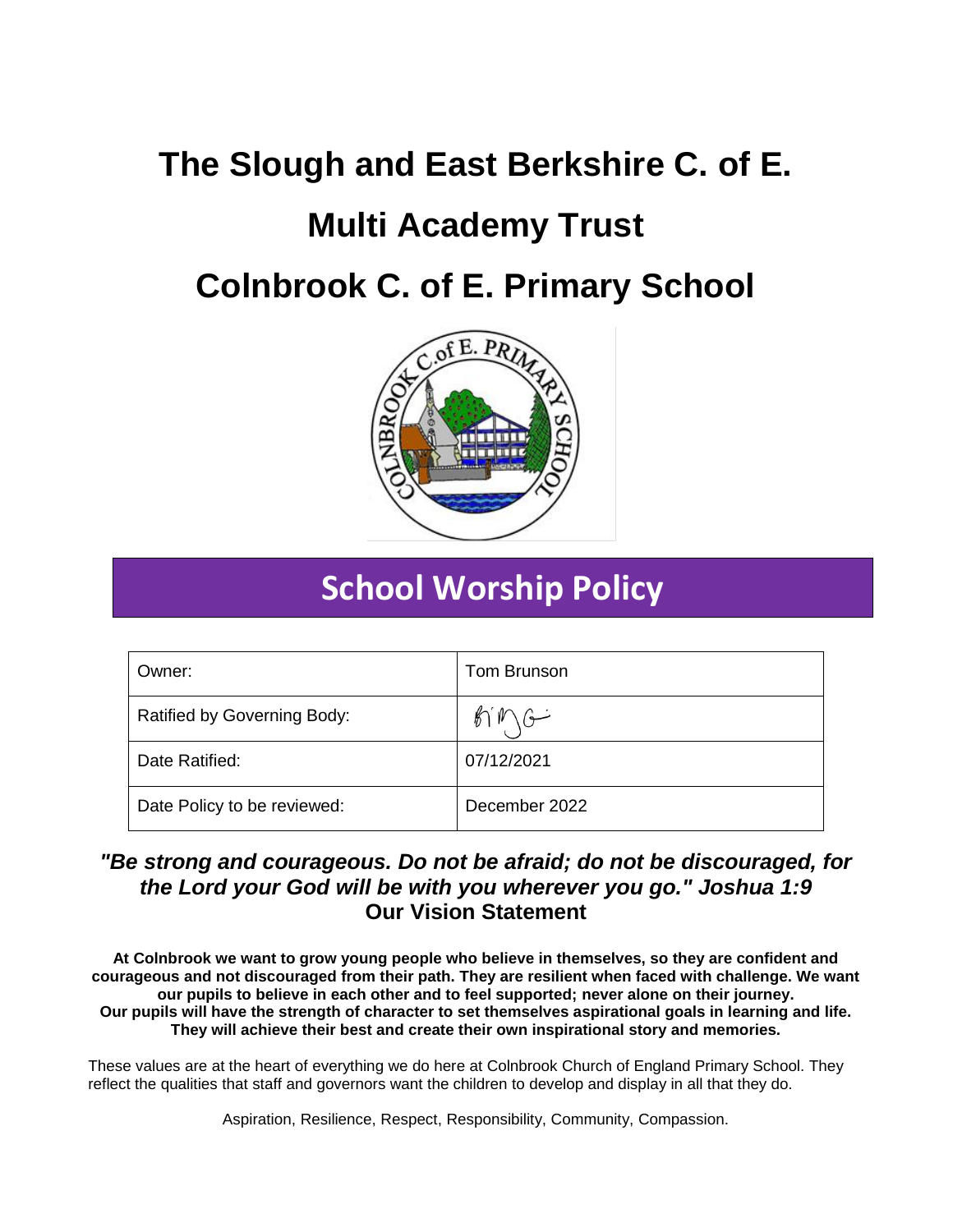#### **Introduction**

Collective worship is central to the life of our school. Worship offers the children and others in our school an opportunity to reflect on values and issues in the context of our Christian vision and ethos. It reflects the mission statement and shapes our approach to others and to what we do in school. At Colnbrook, our vision "Be strong and courageous" and link Bible story, the story of Joshua and the battle of Jericho, provides the main driver of our worship.

Worship is the 'heartbeat' of our school life and is a key opportunity for all children and staff to join in expressing our collective vision.

Acts of worship will be invitational, inclusive and inspiring. All will be invited to engage in their own way, develop an understanding that Christianity is an inclusive faith, and provide opportunities to promote ownership of the school's Christian vision.

Our collective worship provides the pupils and staff the opportunity to:

- worship God;
- experience a variety of styles of worship;
- celebrate:
	- o Christian festivals
	- o school values
	- o achievements
- grow in understanding of and participation in prayer;
- develop a reflective approach to life and reflect on Christian values
- develop as a community based in Christian values;
- participate and respond, through active involvement in the planning, leading, presentation and evaluation of worship;
- feel safe and affirmed;
- Worship God in a way in which makes the individual feel comfortable.

At times worship will reflect aspects of the curriculum and in particular will:

- nurture spiritual growth;
- consider moral issues in a Christian context and to;
- Enhance social understanding;
- explore beliefs drawn from their own cultural heritage.

#### **Christian Values**

These values are at the heart of everything we do here at Colnbrook Church of England Primary School. They reflect the qualities that staff and governors want the children to develop and display in all that they do. Staff are expected to model these values for the children.

#### ● Having **aspiration**

#### Jeremiah 29:11

*'I alone know the plans I have for you, plans to bring you prosperity and not disaster, plans to bring about the future you hope for.'*

● Demonstrating **resilience**

#### Joshua 1:9

*'Remember that I have commanded you to be determined and confident! Don't be afraid or discouraged, for I, the Lord your God, am with you wherever you go.'*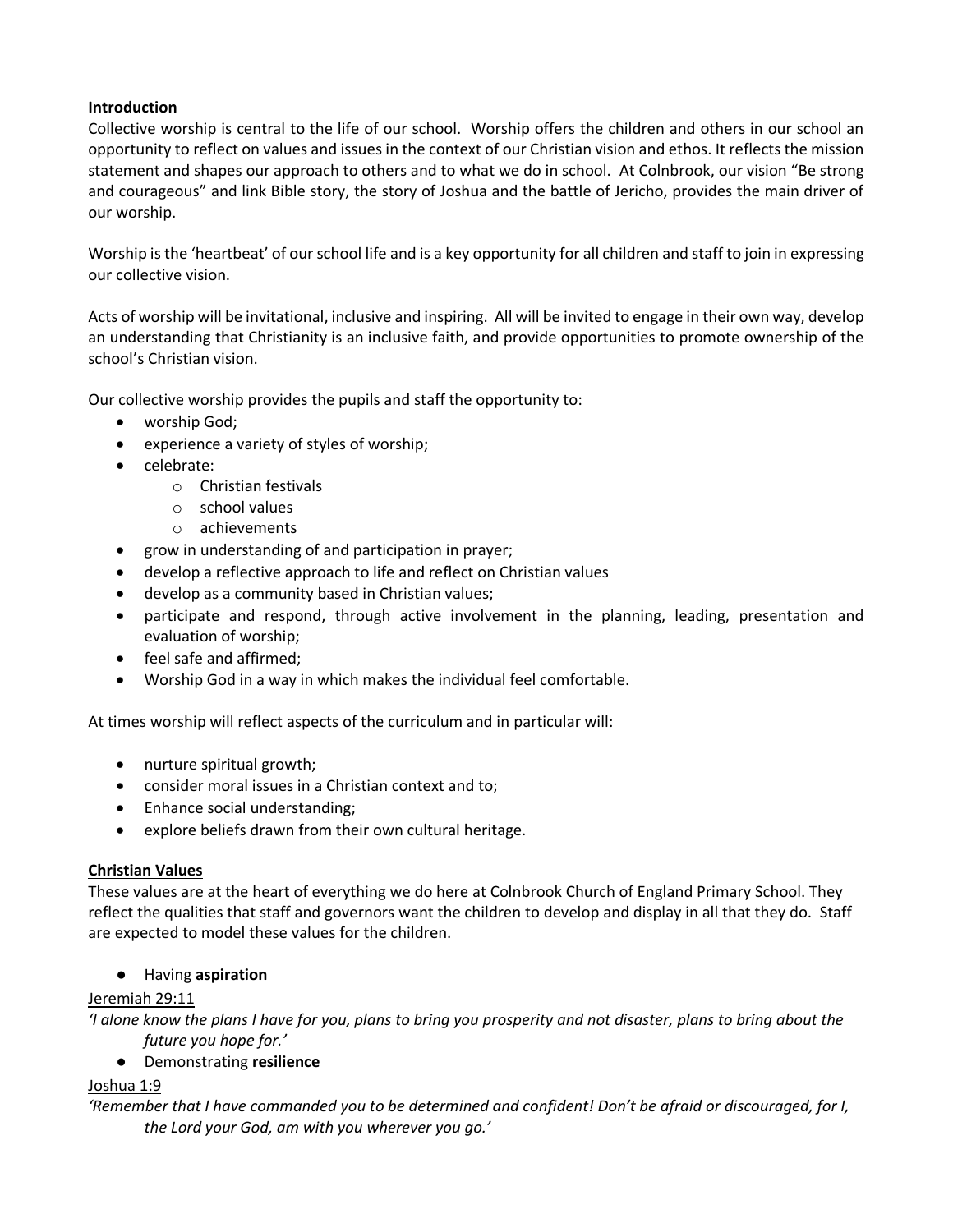### ● Showing **respect**

Romans 12:10

*'Be eager to show respect for one another.'*

## ● Taking **responsibility**

#### Matthew 25:23

*'I can trust you. You have taken good care of a few things. I will put you in charge of many things.'*

### ● Caring for the **community**

#### Corinthians 12:12-13

*'The body is a unit, though it is made up of many parts; and although all its parts are many, they form one body. So it is with Christ.'*

#### ● Showing **compassion**

### Luke 10:27

*'Love the Lord your God with all your heart, with all your soul, with all your strength, and with all your mind and love your neighbour as you love yourself.'*

### **Spirituality at Colnbrook**

Spiritual exploration and development permeates the schools ethos, opportunities for spirituality are built into every day, weaved through the curriculum and encouraged in free time. We recognise the link between spirituality and mental wellbeing and regularly present opportunities for spiritual reflection or they naturally and organically arise. Spirituality helps to enrich our pupils understanding of themselves, how they relate to each other and the wider society. We encourage our children to express themselves and their feelings with empathy. We aim to develop imagination, curiosity and a real joy discovering new skills and knowledge, building resilience in the face of challenge. We look to promote a strong sense of moral purpose and a love of what is good. We encourage time for stillness and for quiet reflection. But most of all we want our pupils at Colnbrook to feel a strong sense of being valued, and provided with the loving attention that will give them the time, confidence and belief to grow as young people knowing that there is something wonderful about them.

#### **The Pattern of Collective Worship**

Collective worship takes place in a variety of groupings in the school hall, classrooms and on occasions outside. Our local parish Church, St Thomas', is used on occasion to host acts of collective worship. We follow the seasons of the Church year and within this significant festivals and other special days are observed. These always include Harvest, Christmas, Ash Wednesday, Easter and Pentecost and other days such as Candlemas are usually celebrated.

The school follows a termly pattern of planning for collective worship, based on the liturgical calendar. Whenever worship takes place it is planned to promote thinking that extends beyond collective worship. Collective worship is organised around our vision, bible story (Battle of Jericho), our values, our class Saints as well as taking time to reflect on global Christianity and faiths. Worship also takes into account school life and may reflect themes or relevant activities. We encourage visitors from other faiths to lead worship on occasion to enable children to consider differing worldview perspectives.

Resources for class collective worship and whole school collective worship can be found on the shared drive under Collective Worship and in a box in this staffroom and in individual classrooms.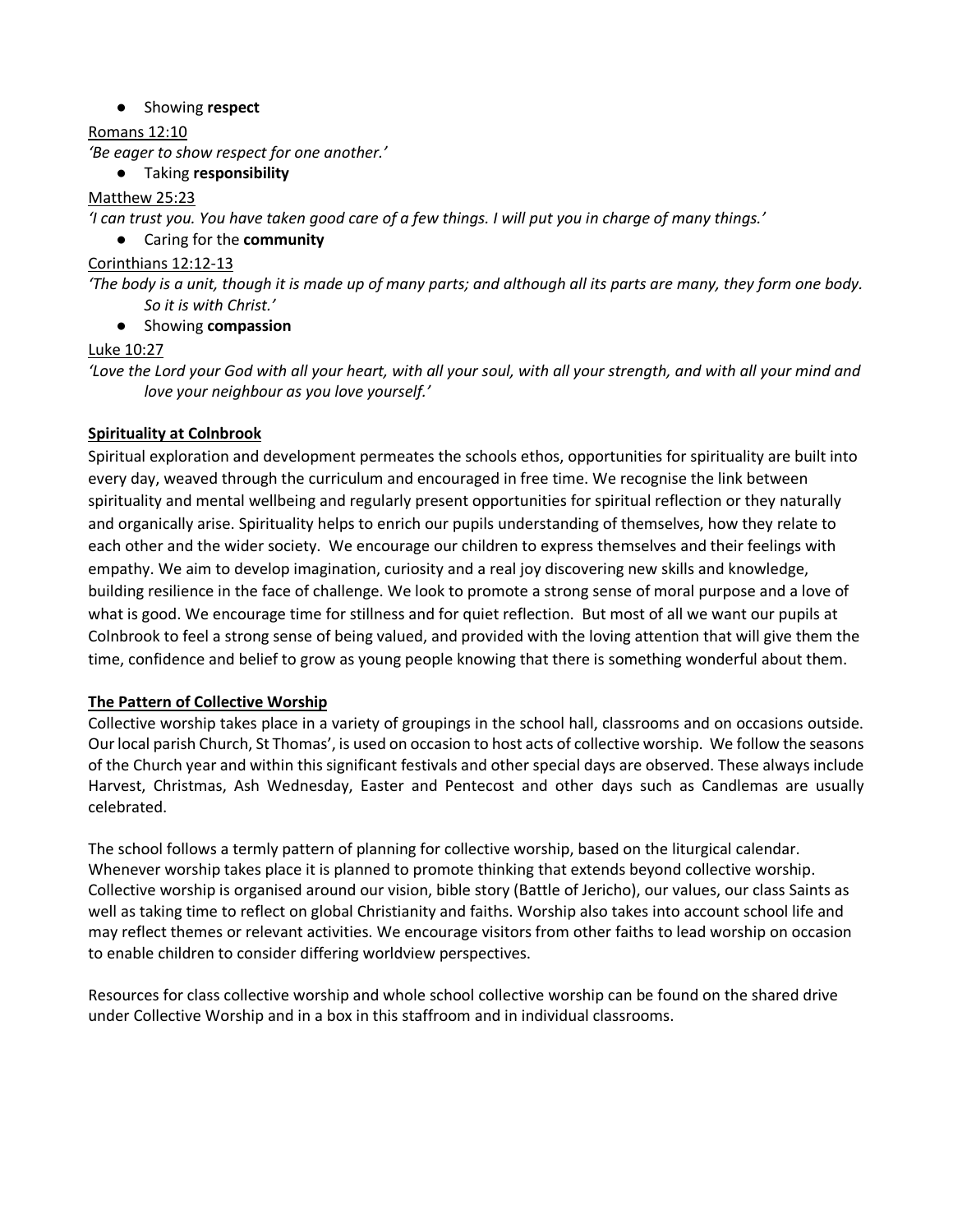#### **The worship leader will:**

- At the beginning of worship light the candle, and say the liturgical greeting for the day "**Lord is with us; Let us Praise his Name"** at the start of each act of worship.
- At the end of worship explain, 'We are extinguishing our worship candle because our act of worship has finished' or similar. As we extinguish the candle we say, **"God be with you; And also with you."**

### **Collective Worship and Religious Education**

Collective worship and RE are two very different things and should not be confused or used as vehicles to teach each other. The time allocated for collective worship is not curriculum time but a separate entitlement for all registered pupils unless withdrawn by their parents/carers.

RE is an academic subject, where children learn about the different beliefs and faiths of believers, collective worship enables pupils to approach the threshold of worship and engage with their own spirituality and experience the Christian faith in action. There may be stories from the Bible that occur in both RE and collective worship, but the motivation of and focus for exploring the stories will be different.

Reflection or prayer areas should be separate to RE displays or working walls and ideally should not be near each other. Reflection areas should be a place where children can come and write or create a prayer or express an idea to help them to develop spiritually, think quietly about their own faith and interact with the images, objects or Biblical texts in the area. An RE working wall should document the academic learning journey that has gone on during the RE lessons.

#### **Leading Worship**

Worship has a variety of leaders from both within school and from the local Church community. Children are given opportunities to lead worship throughout the year. Visitors are welcome to lead collective worship from time to time and are given guidance on our worship policy. Leaders from faiths within the area help us to increase the pupils' awareness, promote respect and raise the esteem of the pupils who belong to these faiths.

#### **Planning Acts of Collective Worship**

Our acts of worship are carefully planned to ensure a balance between content and experience. Leaders, including the children, plan the content and activities included in Worship according to what is most appropriate to the season/theme, and the ages, aptitudes and the backgrounds of the pupils. Throughout their time at our school children will encounter a wide variety of activities such as dance and drama alongside traditional elements of worship such as prayer and song.

Prayer is a vital part of our worship. It is introduced with a form of words that invites but does not coerce pupils to participate. Our prayers are addressed to Jesus and God reflecting the traditions and practices of the Church of England. Pupils who prefer not to pray are encouraged to use these times to reflect on the important messages shared in our worship.

Our worship is regularly reviewed through discussions with participants, observation and reflection and our evaluations are fed into the planning for future worship.

#### **A legal note**

By law, Collective Worship must:

- be provided for every child every day;
- reflect the school's Trust Deed.